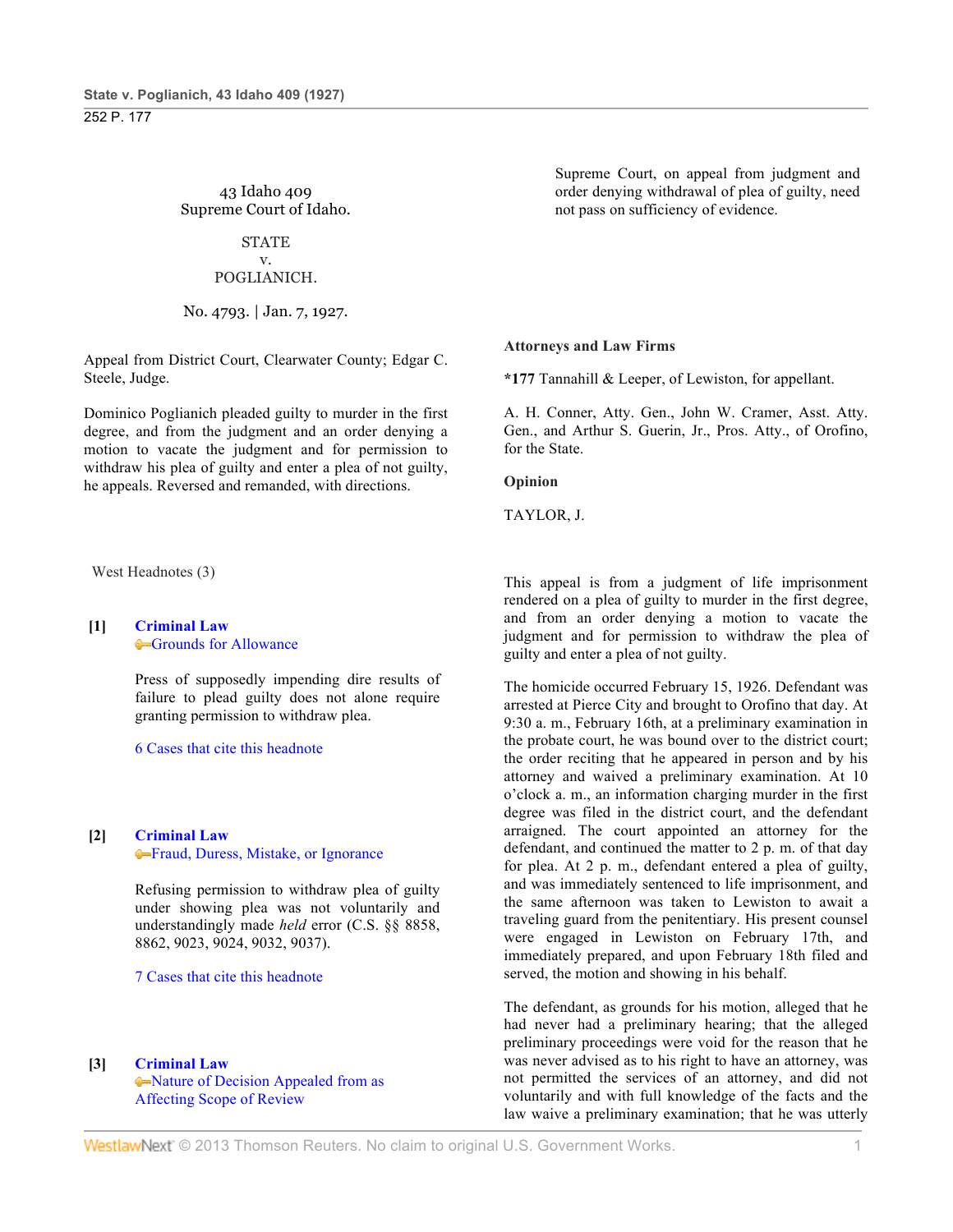ignorant and uninformed as to the meaning of a plea of guilty to a first degree murder charge, and had no knowledge as to the consequences thereof; that his waiver of a preliminary and plea of guilty were not voluntarily made, with an understanding and knowledge of the consequences thereof, but were secured by fraud, menace, duress, and cruelty exercised against him by the prosecuting officers of the county, and while he was in a state of great fear, and after threats of hanging if he went to trial; that he had a good, valid, and legal defense to said charge.

Defendant's affidavits set forth some of the facts and circumstances surrounding the homicide, alleging and tending to prove that he acted in self-defense. They further allege:

That he had been subjected to mistreatment, threats, and bodily violence continued up until late in the evening before his plea; that the prosecuting attorney, and another attorney unknown to him endeavored by such threats, constant pressure, and physical mistreatment, to break defendant down and force him to confess and plead guilty to the charge of first degree murder; "that part of said physical mistreatment consisted in affiant's being thrown to the floor and choked;" that they repeatedly told him that if he did not plead guilty to first degree murder he would be hung, but that if he did plead guilty he would get only life imprisonment.

That he was placed in jail for the rest of the night, and did not sleep at all because **\*178** of the worry, fear, and terror under which he was laboring; "that by reason of said facts defendant became frightened, confused, and overcome with the terror of being hung if he went to trial, and also was in a stage of mental and physical collapse;" that while in this condition, on the morning of February 16th, he was taken before the probate court for preliminary examination, and entered a plea of guilty to the charge of first degree murder.

That he was immediately arraigned in the district court on an information charging first degree murder; that the court thereupon appointed as attorney for him a young and inexperienced attorney without any previous practice in a case of this or similar kind; that he knew nothing about this attorney, and, knowing that the state had something to do about his appointment, felt that he was against him; that he did not have any opportunity to talk to this attorney, and did not understand exactly what the situation was in relation to the appointment.

That shortly before his plea at 2 o'clock, he talked for a brief time with him, but that the attorney made no inquiry into and did not discuss the facts with him, and did not

inform him as to his rights or the seriousness of a plea of guilty, but without any investigation of the facts or law, advised and urged him to plead guilty, telling him that it was best for him to do so, and that it was dangerous for him to have a trial in view of the fact that he might be hung.

That he was wholly ignorant of and knew nothing of court procedure, and considered all the proceedings as a part of the same inquisition of the night before, in which he thought the officers had a right to interrogate him as they did, and laboring under the fright and physical reaction to the abuses which had theretofore been put upon him by the prosecuting officers, and without any competent advice based upon a knowledge of the law or investigation of the facts, he entered a plea of guilty.

Defendant denies making any statement voluntarily or knowingly as to the existence of any facts or circumstances indicating a premeditated murder by him, or any intention to plead guilty to a premeditated murder, but alleges that any such statements as were made were made in a state of mind when he was overcome with excitement and terror; that he believed he was only admitting the fact of the killing, and that the proceedings had not yet been completed, and that later on he would have an opportunity to present his side of the case to the court, that he would have a trial at which the facts would be discussed, that he would get a chance to tell the judge the facts, and that his interests would be properly cared for thereafter in some manner by a trial or other means of divulging the facts, and particularly that he was ignorant that by the plea he was fore-closed from giving any testimony in his own behalf; that neither the attorney appointed nor any other person ever advised him at any time of his legal rights; that his present counsel have made an investigation of the facts, and advised him that he had a good defense to the charge of first degree murder, and is not guilty thereof; and he swears that he is not guilty of first degree murder or any other crime.

His statement that if he had been allowed time to secure counsel, he could have done so, or that his friends would have secured counsel for him, is supported by the fact that his present counsel were engaged on the 17th of February, and immediately prepared, and on the 18th filed and served, the showing in his behalf. Their affidavits support his showing in reference to them. His statement that the "prosecuting attorney has at all times attempted to hold him incommunicado" is not denied by that officer.

Counter affidavits were presented by the state, setting forth at length a detailed statement of the contention of the state as to the facts of the homicide, and an alleged confession of the defendant, and denying the alleged use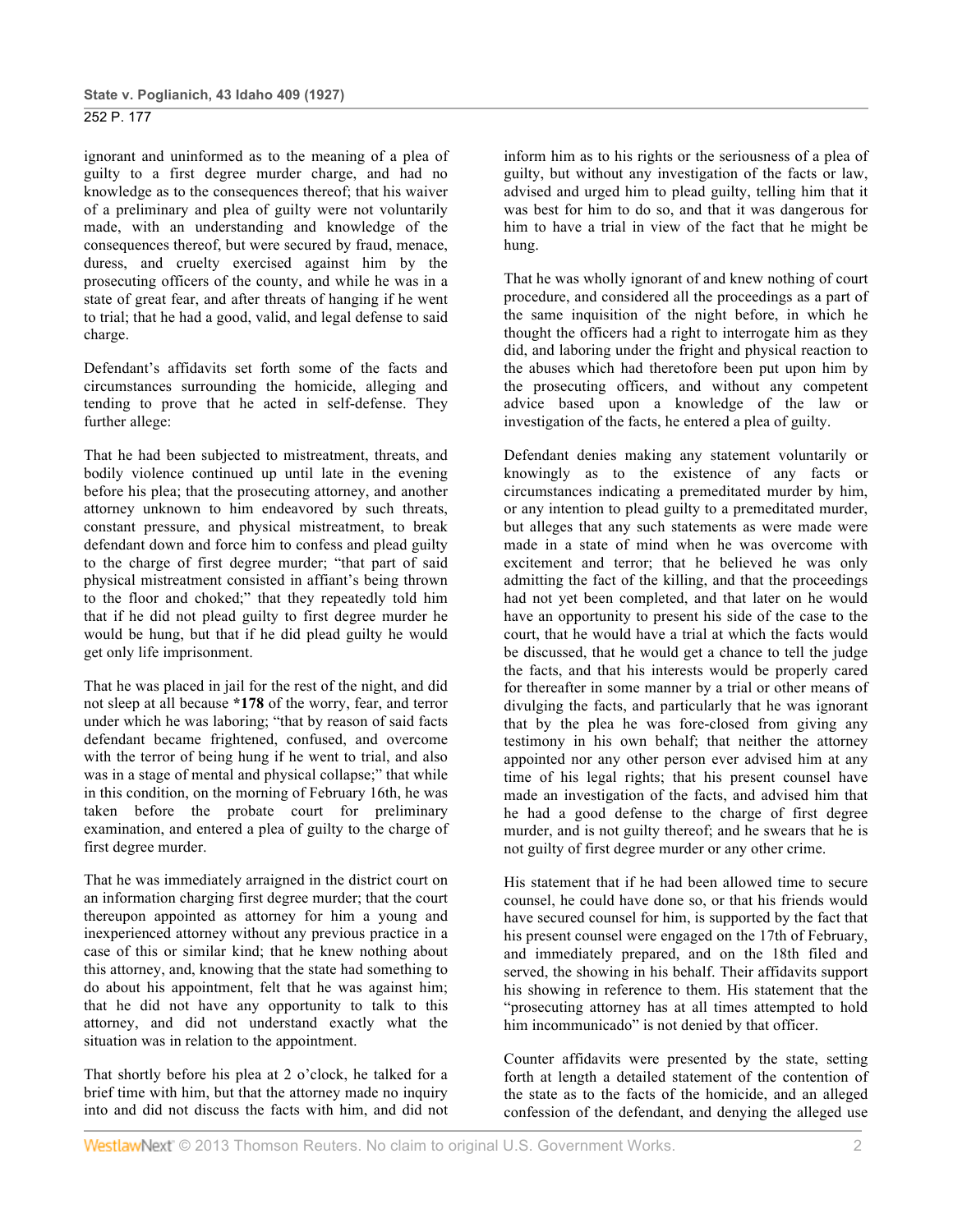of force, fraud, menace, or duress. The state seeks to justify the procedure and sentence upon the ground that defendant was unquestionably guilty of murder in the first degree, and that he fully understood the effect of, and freely and vountarily entered, a plea of guilty.

[1] This is not a trial. It is unnecessary and would be improper for us to pass upon the sufficiency of the evidence to establish murder in the first degree, or any lack of evidence to reduce the offense to second degree murder or manslaughter, or to pass upon the circumstances by which the evidence of the defendant himself was secured with relation to whether or not, upon a trial, this evidence could or would be admissible, except in so far as all the facts argue that the plea of defendant was or was not freely and voluntarily entered, with a reasonable understanding of his rights and of the legal effect of the plea, or that the court reasonably exercised its discretion in refusing to permit its withdrawal. Sufficient to say that there might be presented the purported evidence and other evidence on which a serious doubt of the guilt of the defendant, or of the degree of the offense, might arise in the minds of reasonable men.

The affidavit of the attorney appointed supports that of defendant, and in many particulars adds materially to the showing. He swears that he was advised by counsel for the state to be present at the preliminary; that the defendant was asked by the probate judge if he wanted an attorney, and replied that he did; that the probate judge stated that he was without authority to appoint anybody, and proceeded with the preliminary; that he had no word with, and did **\*179** not appear or act for, defendant thereat. This is not denied except for the recital, in the order binding defendant over, of "defendant being in court and being represented by his attorney," and the sworn conclusion of the prosecuting attorney that this attorney "did appear as attorney for the defendant" at the preliminary. He swears that he pleaded with the prosecuting officers to accept a plea of guilty in a lesser degree, but they refused; that he "objected to pleading the defendant guilty without a trial, but because of the constant pressure \* \* \* his judgment was overborne, and he consented to advise the defendant to plead guilty"; that he again tried to get these attorneys to agree to accept a plea of second degree murder, but they refused to accede to it, and one of them "held out before your affiant that unless the defendant promptly pleaded guilty to said murder charge, he was in danger of being hung"; that immediately prior to the plea the prosecuting attorney informed him "that the defendant was in grave danger of being lynched by a mob; that unless he pleaded guilty and accepted his sentence of life imprisonment, and was immediately removed from the county, the mob would lynch and kill him."

The prosecuting attorney swears that he told this young attorney that there was no such thing as second degree murder under the law of Idaho; that the defendant was charged with murder; and that the statutes had abolished the distinction between murder in the first degree and murder in the second degree; that under our present statutes, it was either murder or manslaughter; and that he would not change the charge because he was firmly convinced that the defendant was guilty of murder. Why this advice, or what its effect was, we do not know. This court has affirmed convictions of second degree murder for offenses committed since any change in the law in relation to murder or manslaughter.

The affidavit of counsel appointed frankly shows that he had little, if any, opportunity to examine into the facts or law between the time of arraignment and plea; that his advice was based, as to both, almost wholly upon the statements of the prosecuting officers, and should not be permitted to bear much weight against the defendant as representation by, or advice of, counsel. It tends to establish that he was overcome by the gravity of the situation, and added little if any other than an appearance to the proceedings. In fact, his advice could apparently only have added weight to any fear already in the mind of defendant. He swears further that the defendant appeared to be in a more or less dumb or dazed state of mind, and that he "was not in any mental condition to understand the nature of the proceedings taken against him," or the effect or import of this advice to plead guilty.

Defendant's contention that he pleaded in ignorance of the effect of his plea, and that he expected and believed that he would have a further opportunity, in the way of a trial or other proceeding, to present the facts, is supported by the evidence of Judd, the deputy sheriff in whose custody he was placed to be taken to Lewiston, that-

"I told him that we would catch the afternoon train and go down to Lewiston, and he says, 'Do we have any more trial there?' He didn't seem to understand why we were going to Lewiston."

The sheriff swears that immediately before 2 o'clock, the time of the plea, the defendant broke down crying so that when he was asked to bring him into court to make his plea, he asked the court to wait a few minutes until defendant could "straighten himself out before coming into court," and "as soon as possible, when it appeared that Dominico Poglianich had become able to enter the court and make his plea," he then took the defendant before the district judge.

Affiants on behalf of the state allege that at the start of the inquisition of which defendant complains, he was told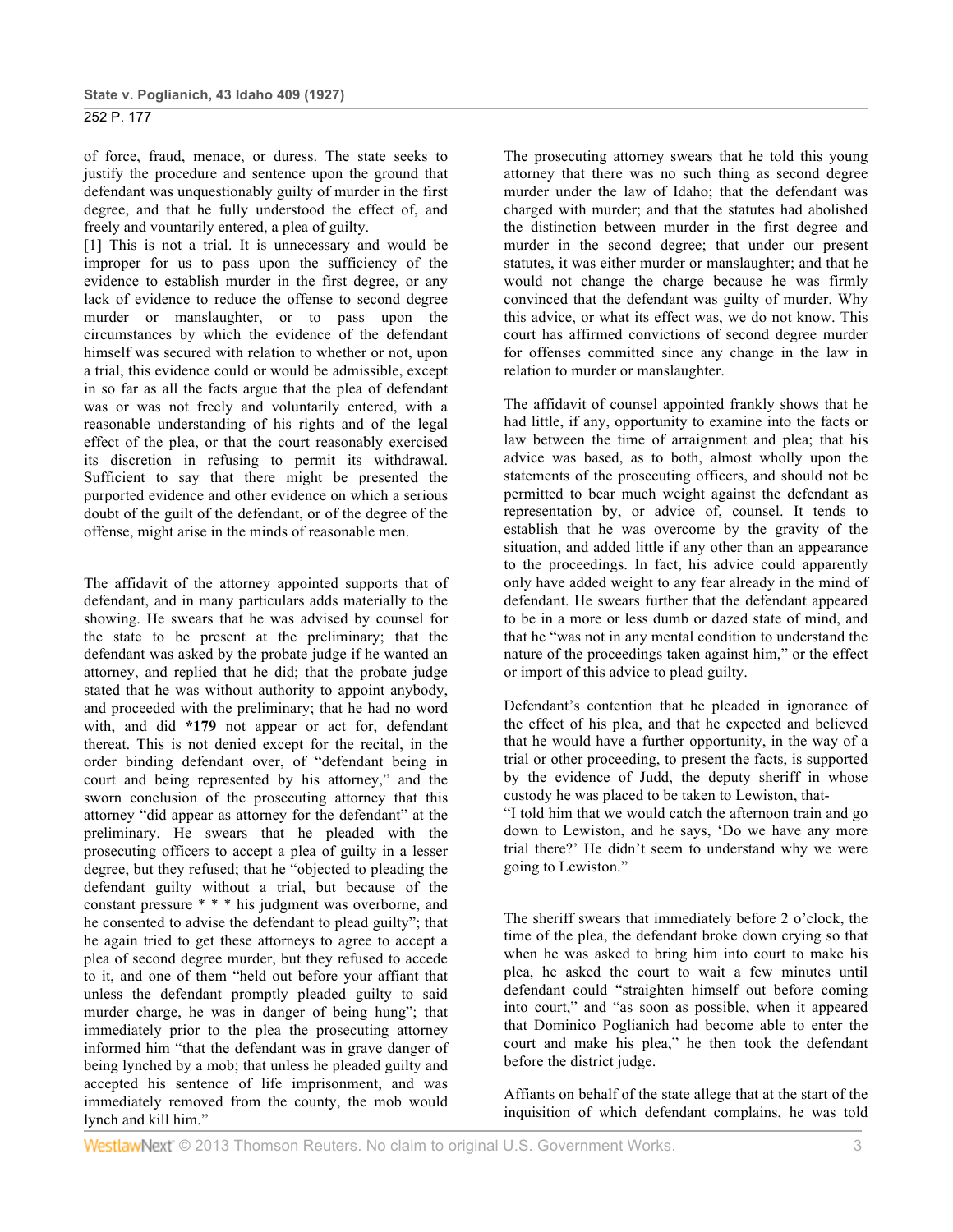that a charge of murder in the first degree would be placed against him; that the penalty, in case of conviction, was either life imprisonment or death by hanging; that he was advised that he was entitled to counsel or an attorney, and also that anything he might say during the examination would be used against him in a trial of his case, if he made any statement. Defendant denies that he was so advised. While there is much contradiction in the affidavits, it appears well established that the defendant is an uneducated ignorant man, neither able to read nor write except his own name; that on the evening of the killing, after having been brought by the sheriff from Pierce City to Orofino, he was, by order of the prosecuting attorney, brought to his office. There were present the prosecuting attorney and another attorney who happened to be in attendance at a term of court, the sheriff, a deputy sheriff, a newspaper reporter, and one Eaton, the only eyewitness to the homicide other than the defendant. This man, a friend of deceased, had at his request come with him to defendant's house carrying an axe, the possession of which and its use there became a matter of serious dispute in the examination upon the question of self-defense. This eyewitness was placed in an adjoining room with an open door between, where he could hear all that transpired, but without being seen or his presence known by the defendant. He was then asked if he was willing to explain just what happened at the time of the shooting, and defendant "said in substance that he would tell all about it and would tell nothing but the truth." Immediately, the attorneys proceeded to quiz and cross-examine the defendant. During an examination lasting late into the night, he was **\*180** required to make, or did make, physical demonstration of what he stated to be the facts, in which and at which times he plainly and repeatedly asserted that he shot the deceased in self-defense. It is admitted that no less than seven times the defendant was accused of lying, the physical facts admitted by defendant being cited to him to establish the falsity of his claim of self-defense, followed by further catechizing and physical demonstrations. After considerable examination, Eaton was brought in the room to confront defendant, and related his version of the facts and circumstances even to the extent of declaring that Poglianich was lying. Next, after a conference, Eaton was sent into a closed room to talk to defendant alone for a period of time not definitely stated. No explanation is made of this procedure, nor any reason given for it or the purpose thereof, nor a word of what Eaton was told to do or say, or did do or say, to defendant. Next, the prosecuting attorney spent some time in this closed room with defendant alone. He swears that he then and there told the defendant that he would be prosecuted for murder in the first degree; that he would do everything possible to convict him, because he "had been falsifying in the matter all the way through"; that if

convicted, only one of two sentences could be imposed, either death or life imprisonment; that he repeated the story of the affair as related by Eaton, and secured from defendant a statement that it was true; that defendant began to cry, and he told him to brace up; that at this stage, defendant asked him to "protect him from the mob.'

We cannot but infer from the affidavits on behalf of the state that defendant was handcuffed during all of the evening, from 7:30 or 8 o'clock until late at night, for they disclose that the sheriff handcuffed him at Pierce City, and that upon several occasions during the evening, when he asked for his tobacco, the sheriff assisted him in getting it out of his pocket, and on two occasions when he asked for it the prosecuting attorney assisted him in removing his handkerchief from his pocket so he could wipe away his tears.

Affidavits on behalf of the state deny any mistreatment, threats, or bodily violence. It is a significant fact, however, that the defendant was in fear of a mob; that the prosecuting attorney himself swears that defendant asked him once during the inquisition to protect him from the mob, and the last thing when he was being taken away to jail at a late hour in the night, again asked him to see that he was not molested. What effect the prosecuting attorney's assurance might have had upon the mind of the defendant when he told him that he would be protected from mob violence is problematical. It did not free the prosecuting attorney and the sheriff, nor the district or probate judge, of the fear of mob violence, for the sheriff swears that he put on an extra guard over the jail that night "for the safety of his prisoner." The prosecuting attorney swears that he had heard rumors of the possibility of a mob coming to take the defendant, and that for this reason he insisted upon a plea being entered on the afternoon of the 16th, and that he told the attorney for defendant of this fear, and gave him this as a reason for insisting that the plea be entered at 2 o'clock on the 16th, so that the defendant could be taken to Lewiston and a safe place of incarceration. The court, upon pronouncing sentence, declared the jail insecure, and required the prosecuting attorney to prepare an order for him to sign, and one for the probate judge also, for the transfer of defendant "at once" to the Lewiston jail, and this order was issued for the reason "that the Clearwater county jail was unsafe," and defendant was so tranferred at once. All of these officers seemed in actual fear that defendant would be lynched, some of them even after sentence.

It would seem from the whole showing that the entire proceeding was such as to impress upon the defendant, and upon the young counsel appointed to defend him, that he had his choice between a plea of guilty with a possible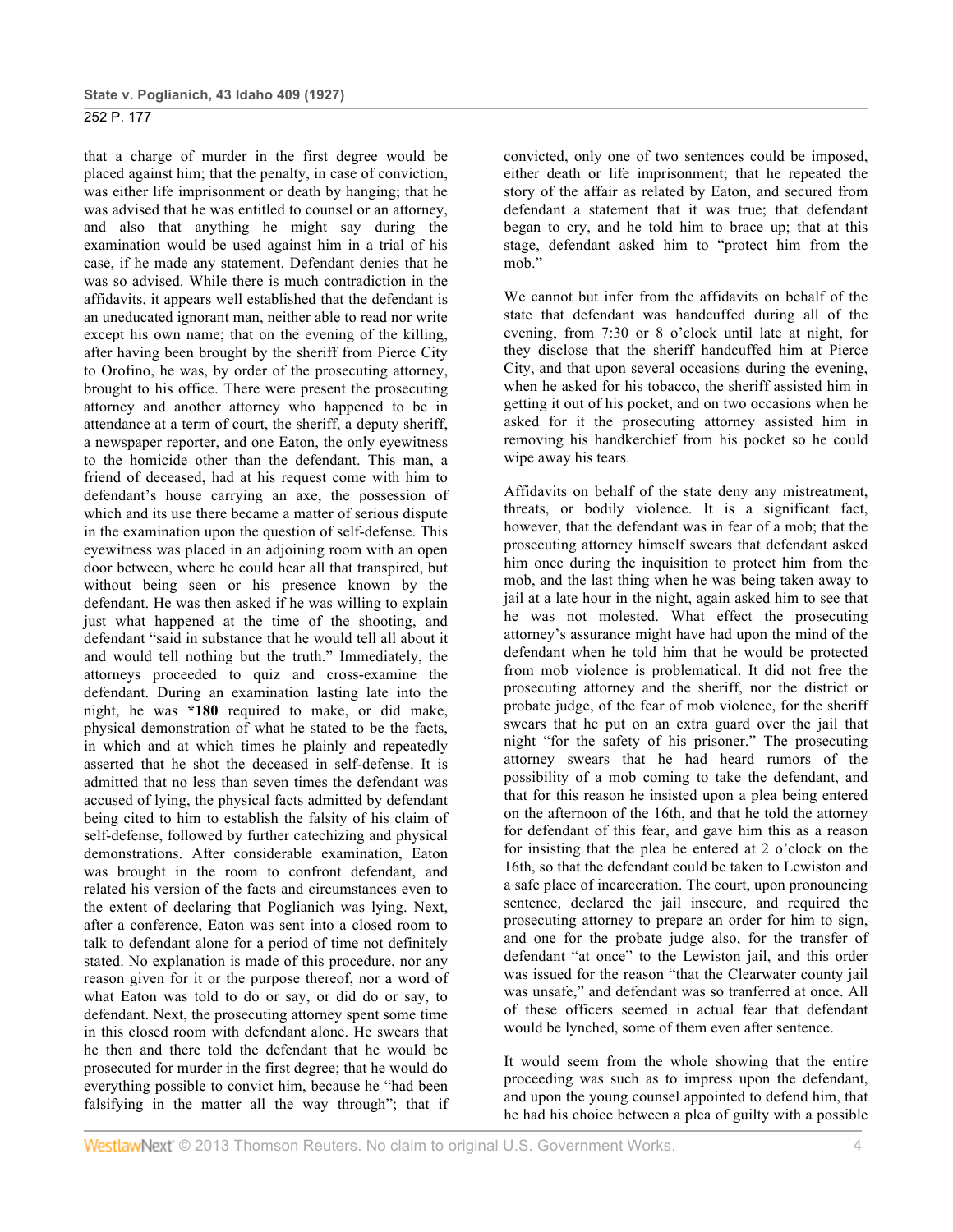life sentence, or to be hanged by a mob or in due course of law.

The state now demands that the defendant, who swears that he was as much or more impressed with fear than they who were in no danger, and was thereby induced to enter his plea of guilty, should have been and must have been the only one under the circumstances not influenced by fear. They demand of him a degree of perfection which Kipling, in his "If," set forth as some of the necessary attributes of a man, when he said:

"If you can keep your head when all about you Are losing theirs and blaming it on you;

If you can trust yourself when all men doubt you,

But make allowance for their doubting too;

**\* \* \* \* \* \* \* \***

If you can bear to hear the truth you've spoken Twisted \* \* \* to make a trap for fools,

**\* \* \* \* \* \* \* \***

If you can force your heart and nerve and sinew To serve your turn long after they are gone, And so hold on when there is nothing in you,

**\* \* \* \* \* \* \* \***

\* \* \* You'll be a man, my son!"

Coupled with the claim that he was forced, through fear and menace and duress, to enter his plea of guilty, the defendant, with considerable show of verity, asserts that his legal rights were denied him; that his preliminary examination was void; that he was not advised of his right to counsel, or given an opportunity to secure competent counsel; and that, upon arraignment and plea, his statutory rights were ignored and denied him. **\*181** The state meets this showing only by a recital of what transpired, and sworn conclusions that the defendant pleaded knowingly and voluntarily.

The affidavits show that attorneys on behalf of the state took it upon themselves to disclose to the district judge something of the facts and circumstances, to advise perhaps the appointment of a young attorney only admitted to practice in December of 1925, and to advise this young attorney that he would perhaps be appointed by the district court to defend the defendant, and advised him to attend the preliminary hearing. He swears that he did not represent the defendant at the preliminary, and told the probate judge so. The preliminary was held at 9:30 o'clock the morning of the 16th. At 10 o'clock an information was filed in the district court, and arraignment had.

C. S. § 8858, provides:

"If the defendant appears for arraignment without counsel he must be informed by the court that it is his right to have counsel before being arraigned, and must be asked if he desires the aid of counsel. If he desires and is unable to employ counsel the court must assign counsel to defend him."

C. S. § 8862, provides that on arraignment if the defendant requires it, he must be allowed a reasonable time, not less than one day, to answer the indictment. The court neither advised defendant of his right to have, nor asked him if he desired or was able to employ, counsel, but on the instant assigned him counsel, and without any inquiry of defendant, accepting the suggestion of this summarily appointed counsel, fixed, at something after 10 o'clock, a time for plea at 2 o'clock on the same day. From the adjournment until 2 o'clock, this young attorney had scant opportunity to advise the defendant, no opportunity to get at the real facts other than what the prosecuting officers told him they were. He did not inquire of defendant as to the facts, but advised him to plead guilty in the hope that he would receive a life sentence instead of the death penalty. He spent considerable of his time pleading with the prosecuting officers that they accept a plea of murder in the second degree.

C. S. § 9023, requires that, after a plea of guilty, the court must appoint a time for pronouncing judgment which, in case of felony, must be at least two days after the verdict if the court intend to remain in session so long; but if not, then at as remote a time as can reasonably be allowed. Yet we find from this record that the court, without the slightest compliance with C. S. § 9024, to determine the degree of the offense committed, and although later in